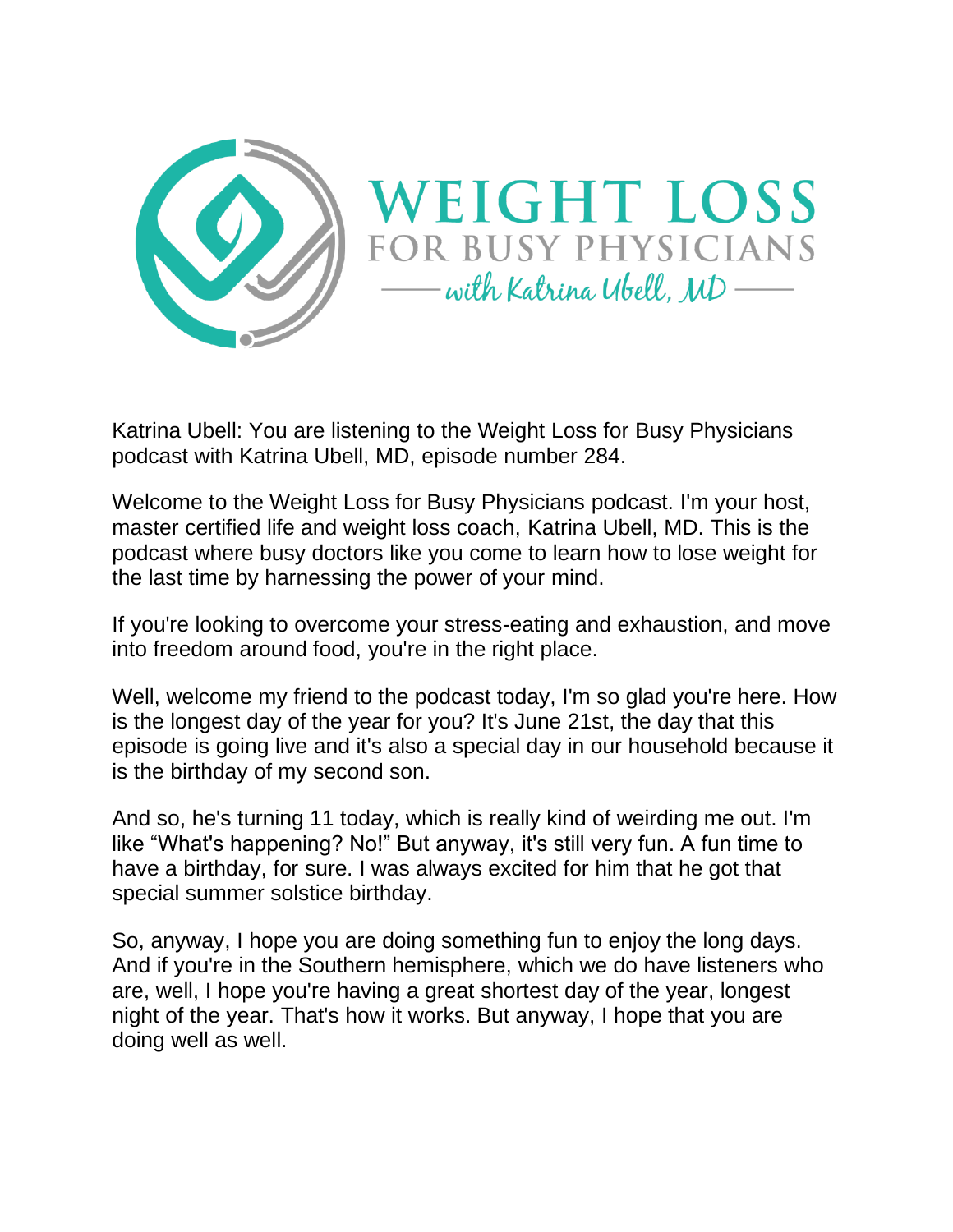Alright, listen, before we get into a really great episode today, I'm excited to talk to you about eating and food FOMO. I want to invite you to come and join me this Thursday, June 23rd at 8:30 PM Eastern, 5:30 PM Pacific to my free training that I'm offering called *The Missing Piece to Permanent Weight Loss*.

This is something that you are not going to want to miss if you are interested in losing weight and keeping it off forever. If you have already lost weight and you're not feeling super confident in how to keep it off forever, you will also want to be interested. If you're like, "Who can think about permanent weight loss, I just want to lose weight," also, this will be helpful for you. You'll want to know this information as well.

What you're going to learn about are the three reasons that you keep getting stuck with your weight and eating and how to overcome them. These are the missing pieces that I'm going to explain to you and these things, I'm telling you, I actually don't even think it's really possible to lose weight permanently without knowing these three things.

So, this information is truly required knowledge if you are planning on trimming down at all and you want to keep it off and actually solve the weight problem; not keep losing some, gaining some, losing some, gaining some.

At the end, I will share a little bit more about my upcoming *Weight Loss for Doctors Only* coaching groups. So, if you'd like to know more, I will stay on and let you know about that. If that's not something you're interested in, no problem at all. You will get great help and you can hop off when I get to that point.

So, the way to register is to go to [katrinaubellmd.com/loseweight.](https://katrinaubellmd.pages.ontraport.net/training-jun232022?utm_campaign=wldo&utm_medium=podcast&utm_source=katrinaubellmd.com) "Lose weight" is L-O-S-E. Sometimes we try to put two Os in lose. That would be "loose." It's L-O-S-E W-E-I-G-H-T, all mushed together [katrinaubellmd.com/loseweight](https://katrinaubellmd.pages.ontraport.net/training-jun232022?utm_campaign=wldo&utm_medium=podcast&utm_source=katrinaubellmd.com) is how you can get yourself registered to come and join me this Thursday at 8:30 PM Eastern, 5:30 PM Pacific.

Now, if you are in another part of the world, this timeline doesn't work for you for whatever reason, make sure you still register because we will send you the replays. You can get more of the help that you need.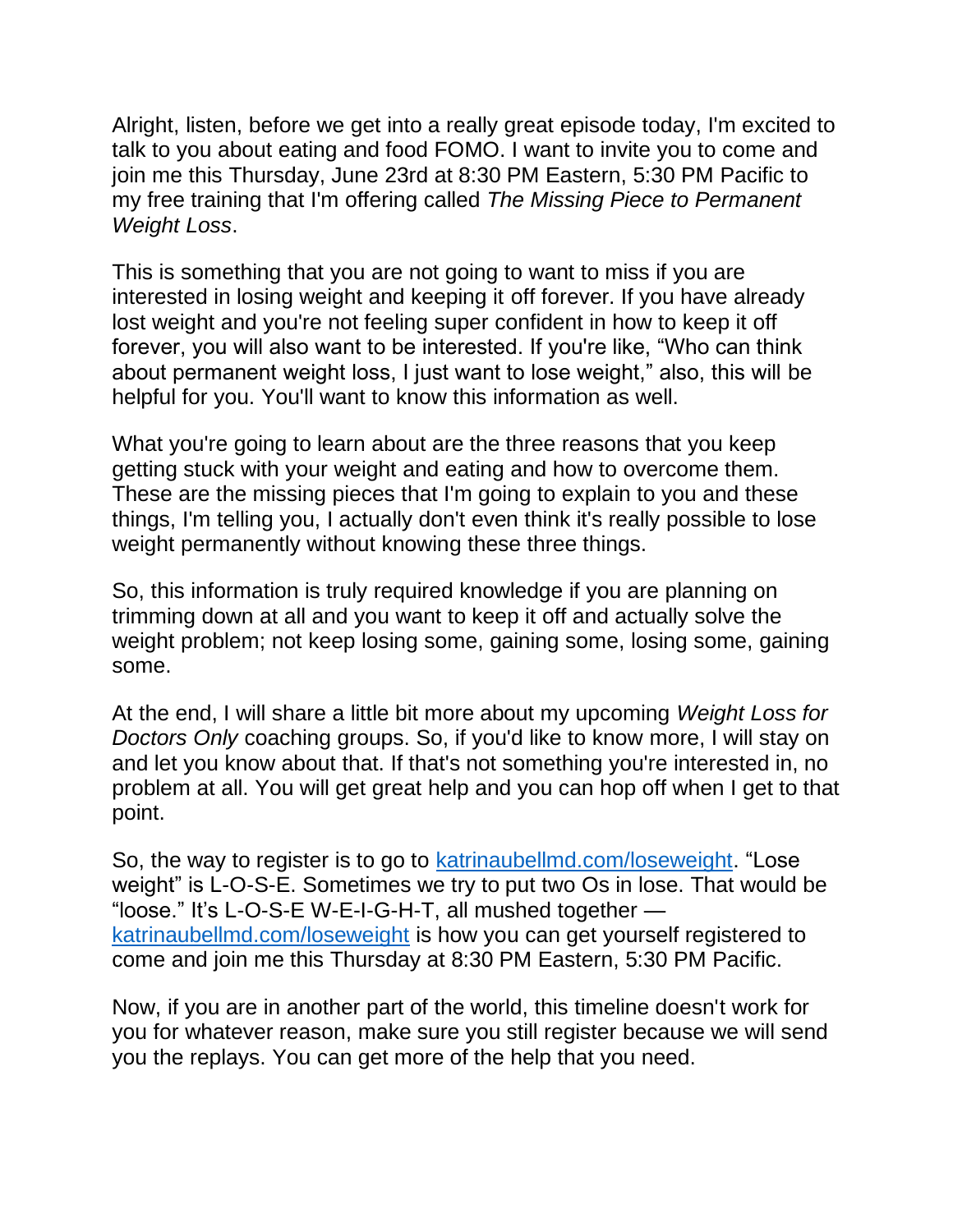Alright, let's talk about food and eating FOMO. Do you know what FOMO is? I think everybody does now. I think that's like in the lexicon of the general public. But in case you don't, FOMO stands for fear of missing out.

And so, this came when a client asked about how to handle FOMO at parties when everyone is eating, but me. And I thought what a great podcast episode, because I am confident that is not just my clients who want to know how to handle this. Everybody listening to the podcast is going to want to know about this too.

So, let's break this down a little bit more. We can all imagine that, we've all been to an event or a party and it seems like everybody is enjoying, consuming something that we feel like we should be able to have. Maybe, we've told ourselves we can't have it, maybe for whatever reason, it's just not on plan for us. And then we feel bad about it.

Because the fear of missing out is that by missing out, you feel bad. That something bad is happening. So, I think that fear of missing out is really this inherent scarcity, it's based in scarcity, which then leads to over-desire, which then drives a heightened craving or emotional response. So, let me break that down for you a little bit.

So, scarcity means there's not enough to go around. So, inherent scarcity means they're having it. Like for whatever reason, we don't think we can have it or there's not enough or whatever. So, the people at the party are having the thing and I'm not having it, which means that I'm somehow less well off. Somehow, my needs are not being met, somehow, I'm not okay.

By thinking about it in that way, about something that our brains think is really important, it just fuels our over-desire. Over-desire is when our brains overemphasize the importance of food. Because whatever it is at this party, you're not going to starve to death if you don't eat it. I think we can agree in this scenario that we're talking about, this is not life or death.

Your needs can be met in other ways that are arguably probably more supportive for your body than this would be. But still, the brain is confused, totally focusing on over-desire. It's like, "I want it and I want it bad." That then drives that heightened craving or emotional response. What that can look like is deeply wanting to consume the thing.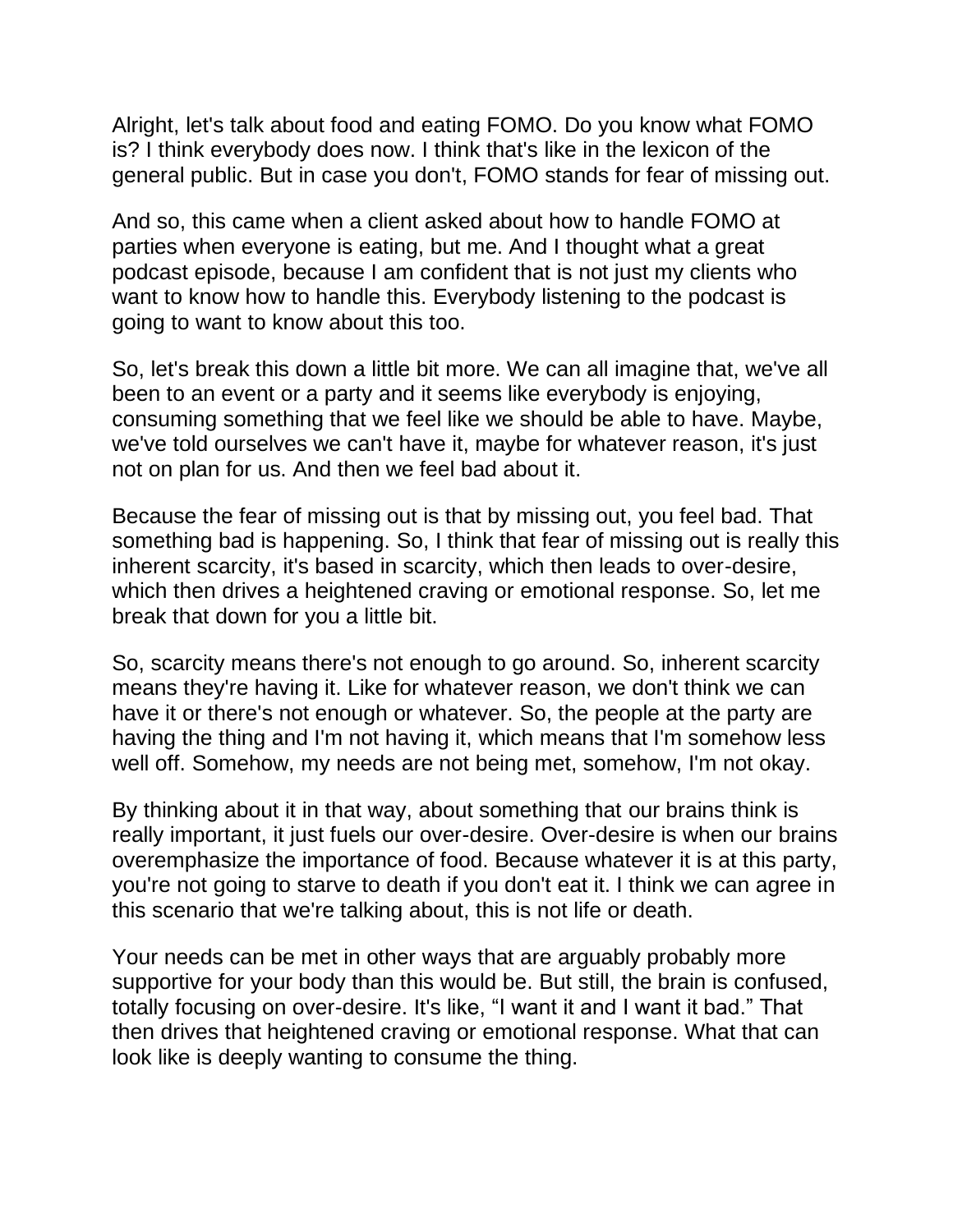Having strong urges, finding yourself really — often, the chatter in your brain is negotiations, trying to convince yourself this doesn't really matter, you'll do better tomorrow. It can't be that big of a deal, everybody else is having it, like kind of talking you out of not having it. Or that emotional response, which often, is related to self-pity.

Like "Poor me, it's not fair. No one should have to live like this. It's so hard, I'm probably never going to be able to do this anyway, so I might as well just eat it," which turns into us usually eating it.

So, it's kind of cute and funny to be like, "Oh, FOMO" but this is a real issue. I can remember many times where this came up for me. And so, I want to kinda give you an example that's based in my personal experience, not something like this one time kind of a thing, but definitely experiences that I've had that I am quite sure you've had as well.

I'm going to talk about a brownie at a party. So, you're at a party and there's this tray of brownies there. Now, you can literally sub out whatever you want. If brownies aren't your thing, maybe it's chips and dip or chips and guac, or some other savory thing. Maybe, it's an alcoholic beverage of some sort, that for sure, can be something that can be difficult for people.

Or maybe, it's some other form of sweets. Maybe you're not a chocolate person, but if there's something else, then that's your thing. So, just for the sake of this example, I'm going to use the brownie, but you sub in whatever it is.

So, I went to a party and they had lots of different food there and some of it was kind of interesting. Like sometimes, they'll have like grocery store dip and like the tray of veggies where like the baby carrots just look kind of slimy and gross. Like none of that is the problem. That's not the thing we have FOMO over.

But, then we notice, we spy the corner of the table, there is a gorgeous plate of brownies and we're like, "Shoot, crap. That's going to be the thing." And everybody is walking around with a brownie and they're going, "Mmm …" like looking like they're enjoying it so much. And then your friend walks by and goes, "Ooh, have you had one of these? Oh my God, totally worth it." And you're like, "Really? Why do you have to say that to me right now? Why do you have to share that with me?"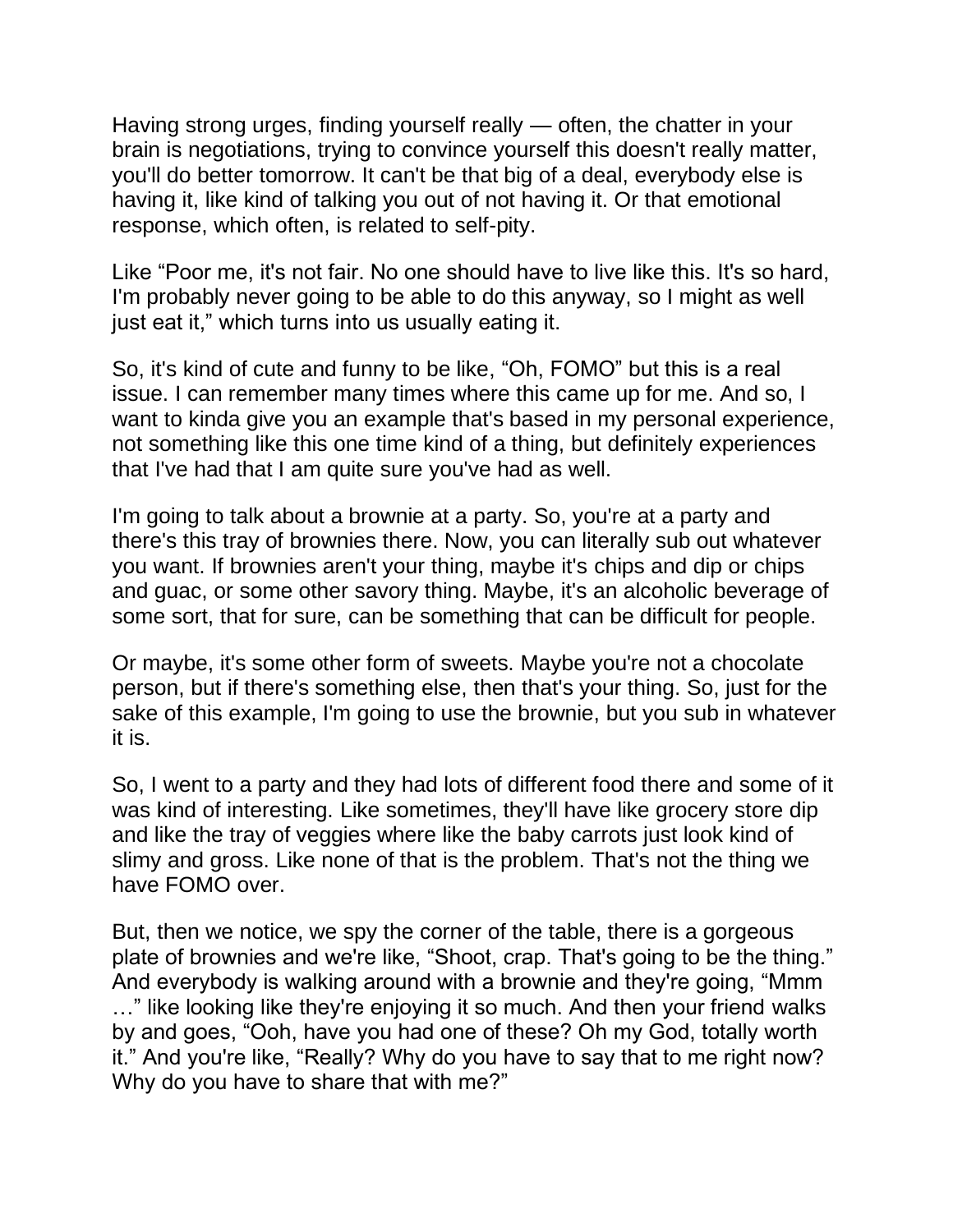So, how do we break this down?

So, the first thing that I want to make sure that you address here is asking yourself whether this is something that you actually really like, because just because other people really like it, does not mean that you necessarily do.

So, in my personal opinion, this may be sacrilege for some of you. But in my personal opinion, there is no better way to ruin a brownie than to put nuts in it. Like I am not interested, I do not want to eat that brownie. I don't care how good it looks if it has nuts in it.

And because as you know, my personal rule for myself and what I encourage you to have as a personal rule, is that I don't eat food that doesn't taste good to me. I don't like nuts and brownies, so I can remind myself, I don't even like that food. So, I am happy that all these other people are loving it, but that's not even a thing for me. I don't enjoy that.

Or say you had some sort of food allergy, you could think about it that way. Or say, you had some sort of a gluten allergy or something. You're like if it's not gluten-free, like it's just not for me. Or just something that you know you just don't like. Your preferences are that you do not need that thing, it's just not your thing.

So, you can just know like, you know what, if I'm going to eat a brownie, it's not going to be one with nuts in it. Like that's for darn sure. Also, interestingly, brownies sometimes have frosting on them. Those are also not my favorite. And I'm not like as morally opposed to frosting as I am to nuts in brownies. But my preference is for brownies to just be themselves. I think for me, myself, my personal taste, that's what tastes the best.

So, if there's brownies that have frosting on them, also remind myself, "Oh, you know what though? Like it would taste good, but not as good as my brain thinks it's going to taste because I actually don't prefer brownies that have frosting on them.

So, sometimes, we just got to get clear with ourselves. Like that food isn't even something I would consider until like a second ago when I walked in this door. Just being really real with ourselves. Like that's not even something you like, this is not an issue. There's no reason to feel like you're missing out on something because you don't enjoy it. And by not having it, everybody else gets to enjoy it more, lucky them, so amazing.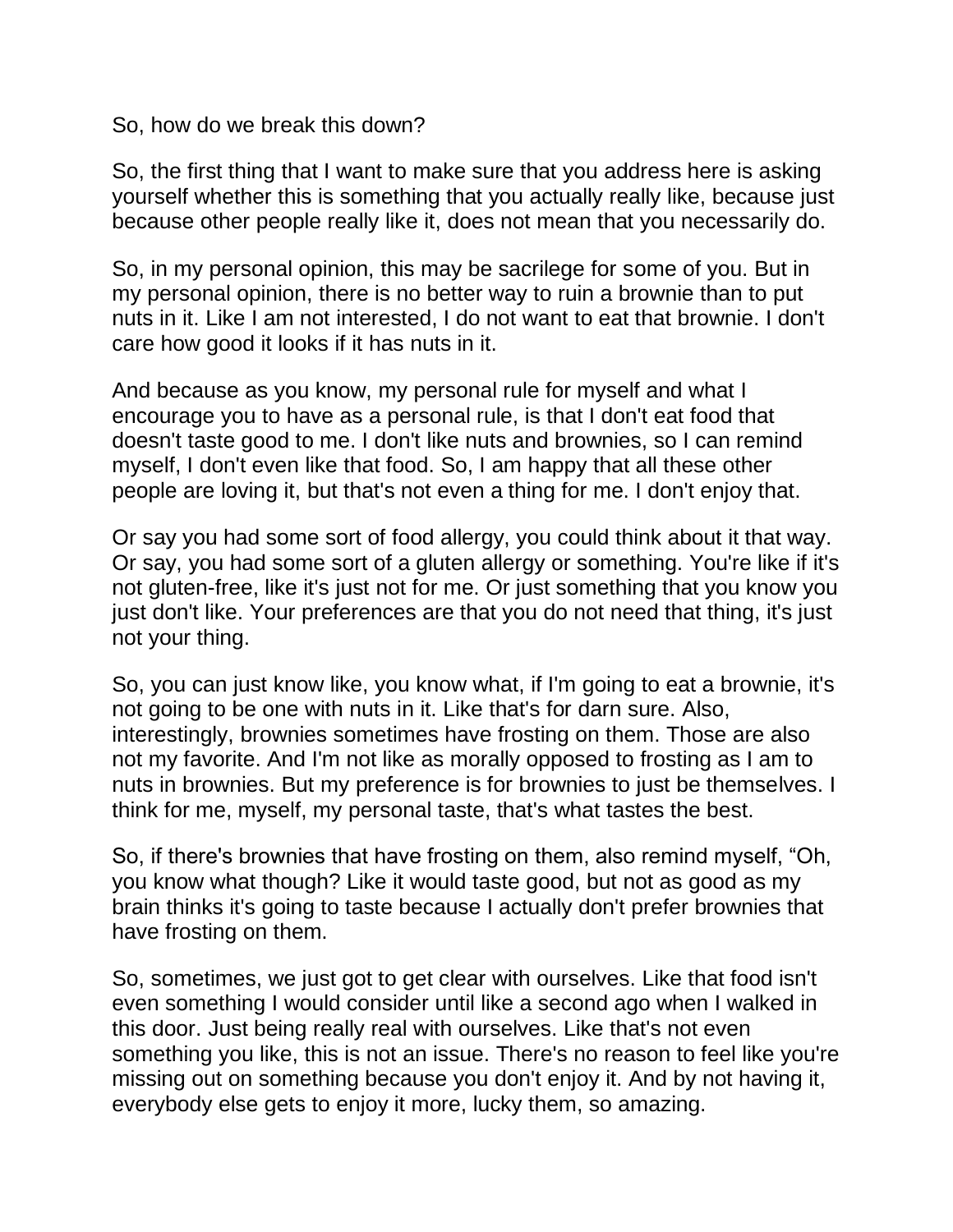Now, then sometimes, we look at it and we're like, "No, this is prepared exactly how I like it." Like one of the ways I enjoy a brownie is when it has kind of that like shimmery top and it's got some chocolate chips mixed in, that's a good brownie. I do enjoy that. And I'm not trying to tempt you here, but just trying to explain to you how there are times where we're like, "Ooh, that is like the exact consistency that I like. Like this is a really good brownie."

Now, we have to start looking at what have we been telling ourselves about food like this. So, if you have been trying to lose weight and approaching yourself — and let me just say, this could be with weight maintenance as well.

If you've been maintaining weight and approaching yourself with a narrative of something along the lines of you can't have that, you shouldn't have that, you're not allowed to have that, then scarcity automatically comes up. Because first of all, it's just not even true. You are allowed to eat whatever you want. As an adult in this world, you can purchase, make, acquire any food that you want to, you will not go to jail, it is okay. You can do that.

But when we tell ourselves the untruth that we can't have it, we shouldn't have it, that that's not for people like us, we're not allowed to have it — it fuels that over-desire. It makes our brains get really confused and go, "Well, wait, if they're all having it (everybody at the party) and I can't, shouldn't, I'm not allowed to, that really sucks because there's these rules. And by following these rules, I'm not going to get my needs met, I'm not going to get this amazing thing. Everybody else is going to get this amazing pleasure," whatever we think is going to happen and we're not going to be able to have it.

And so, then, we build up resistance: "I'm not supposed to have that, resist, resist." Like literally think of your hands like pushing out against it. And when it's around, when we finally are around it, the urge that we feel to eat it bumps up against that resistance.

So, if you are telling yourself you can't or shouldn't eat brownies and brownies are not around, you don't have to put a lot of resistance up. I mean, maybe when you're walking through the grocery store aisles or whatever or through the bakery or something, but it's probably not something that's coming to mind all of the time.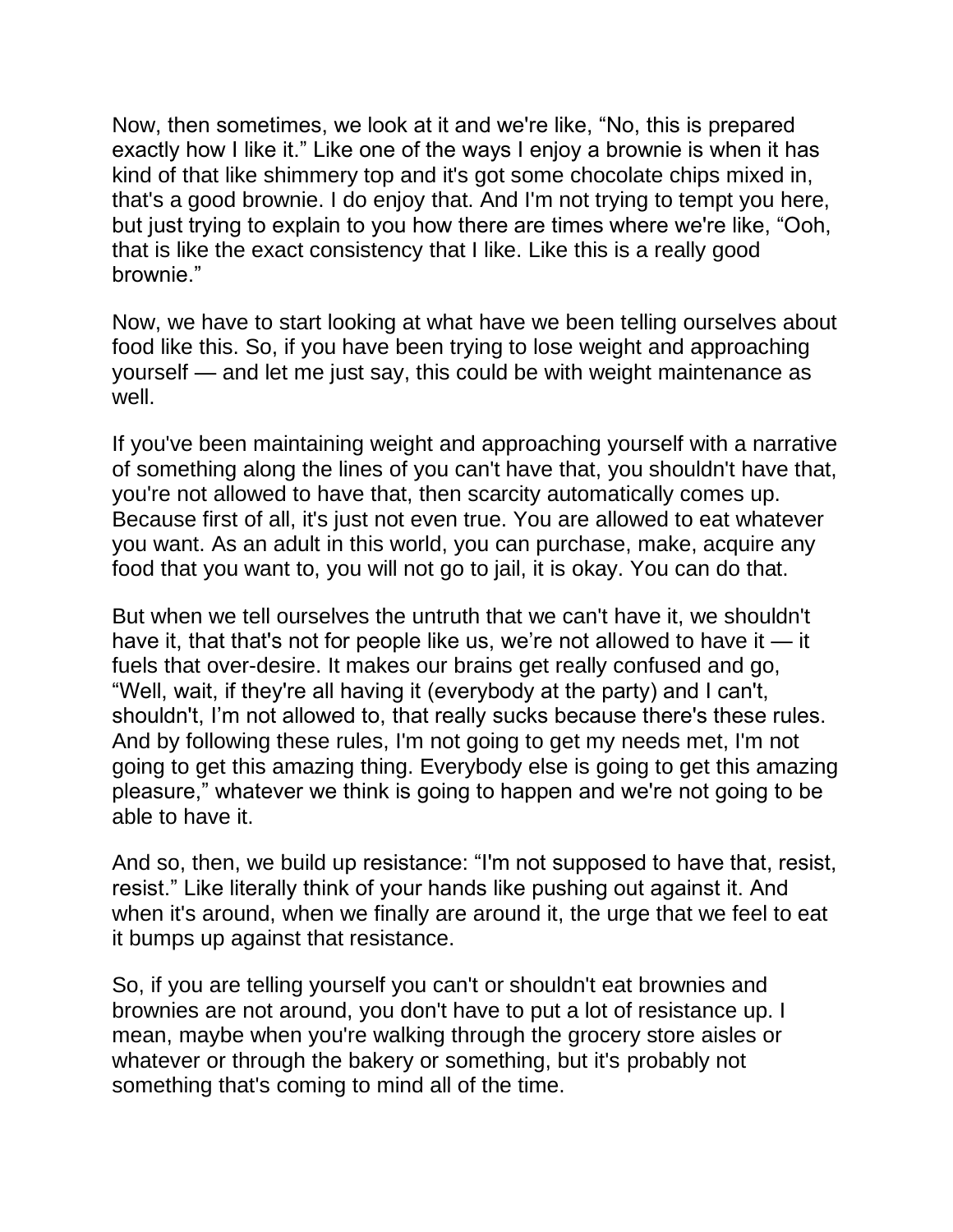If it is, it's probably just because you have been eating them a lot or something like that, where your brain's like, "Ooh, this is this habit." But generally, you don't have to resist that much.

But when they are around and you have been telling yourself this narrative, your desire to have it, that over-desire, meets that resistance of you saying "I'm not allowed to have it," and the more you resist, the more the intensity of that urge increases.

So, the more you push against it, tell yourself you can't have it, that you shouldn't be wanting that, who was the jerk who brought that stuff — the more your desire increases, the more the urges and cravings increase.

That's when we start to feel like I'm out of control at a party. Everyone's eating it, I want it so bad. I just found myself eating it. And we don't even realize how we're creating it. Then we give credit to the food for sort of "making us eat it." And of course, the food didn't do anything, it just sat there as an inert object.

What happened was our brains kind of got hijacked and before we knew it, we were like, "I just need a relief from this, I'm just going to eat." So, what we need to do in this kind of scenario is we need to decrease the resistance to the food. And by decreasing our resistance to the food, it decreases our desire and it decreases our urges.

So, you might be like, wait, but if I'm not resisting it, then I'll just eat it. But that is not how this has to go. You can decide that you're not going to have something and not resist the fact that it's there. This all comes from the internal narrative that you have in your mind.

So, when you tell yourself you can't have something, you shouldn't have it, you're not allowed to have it, we've established that that's not true. It's actually a lie that you tell yourself that makes you feel like your needs will not be met. That you're not being well-taken care of which increases the desire and the urges and increases that resistance when those things are around.

What we really need to remind ourselves is we can eat whatever we want when we choose to, but we can also have some guidelines for ourselves.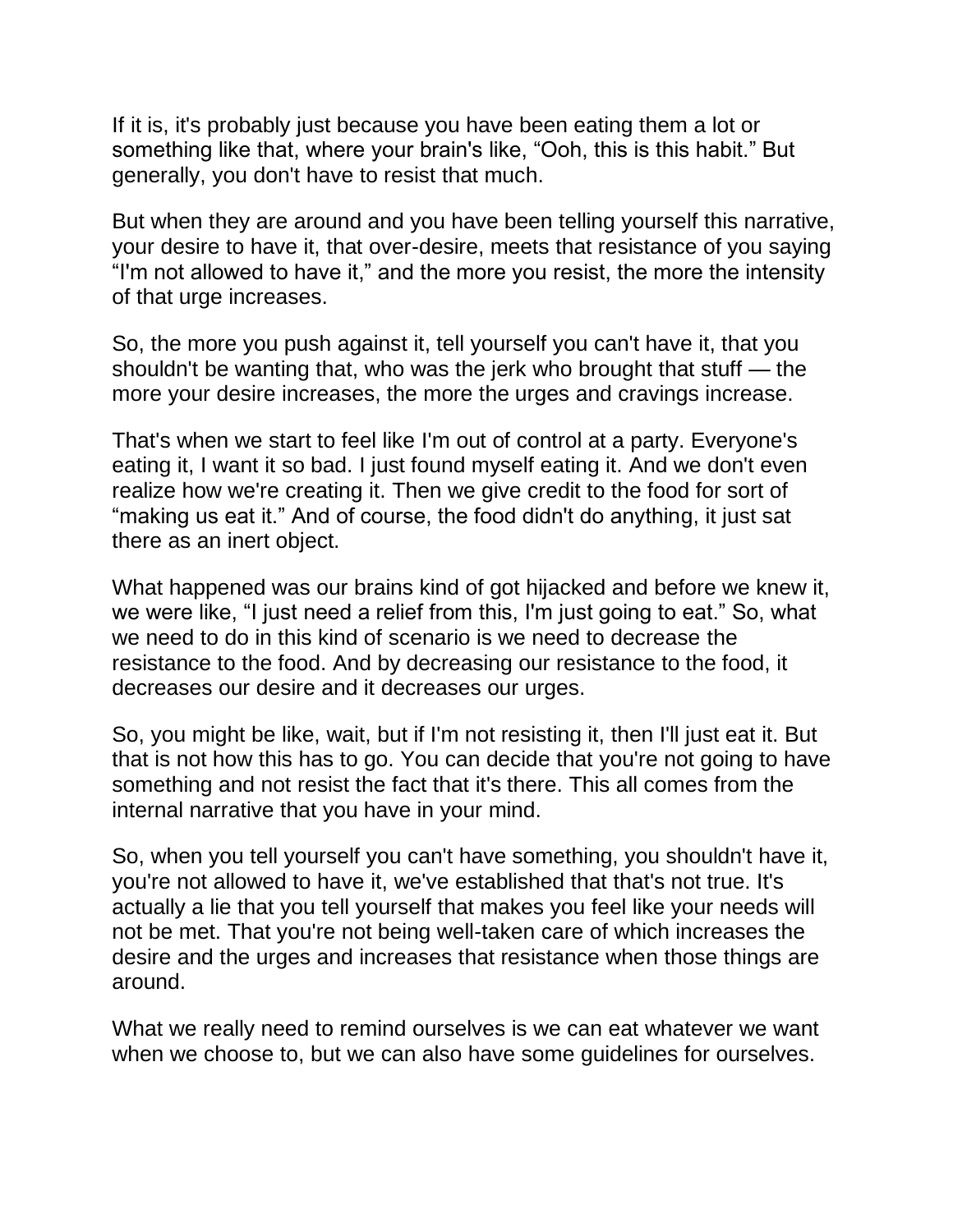So, here's an example: I can eat brownies whenever I want to. All I have to do is plan for them in advance. I have to make sure they're my absolute favorite in terms of how they're prepared and what ingredients are in there. When I eat them, I only eat them if I'm in a positive emotional state. So, no negative emotions being dealt with or avoided by eating.

And then when I do eat them, I slowly savor every bite. I do not gobble it down, I don't try to empty the pan. I really taste every morsel and bit of that. And then my agreement with myself is that I stop eating it the minute I notice that the pleasure I'm getting from the taste of the brownie begins to decrease.

So, if you think about the pleasure you get from food, it's kind of like a bell curve. You have that first bite … well, maybe it's not even a bell curve, maybe it starts up high and then dips down. But for those first few bites, the pleasure that you're receiving that you're experiencing is very, very high.

And then there comes this point, like this sort of tipping point where the bite you took, this latest bite, taste ever so slightly less good as the bite before it. This is something that you have to be paying attention for. This is a skill to develop: "Am I still even enjoying this? Or could I actually stop?"

I mean, raise your hand if you have continued eating something that's "special" or drinking something, even though if you're really being honest, you didn't want it anymore and it didn't even really taste that good anymore. My hand is raised right now. I've done it thousands of times, I promise you. So, so, so many times.

You're finishing a huge bowl of ice cream, your tongue is numb, you can't even taste it anymore, yet you're still eating it. So, we have to develop this agreement with ourselves where we let ourselves know, I absolutely can have brownies, but they're going to be homemade and warm out of the oven exactly the way I like them.

And I'm going to make sure that I have a little time to myself, nobody's pestering me or bugging me. I'm in a really good place emotionally. And then I'm just going to squeeze all the pleasure I can out of this until the pleasure has peaked, and then I'm done with that.

And the good news is, is you don't have to get again into fear of missing out, the scarcity; like "This is my chance, I need to finish the whole pan"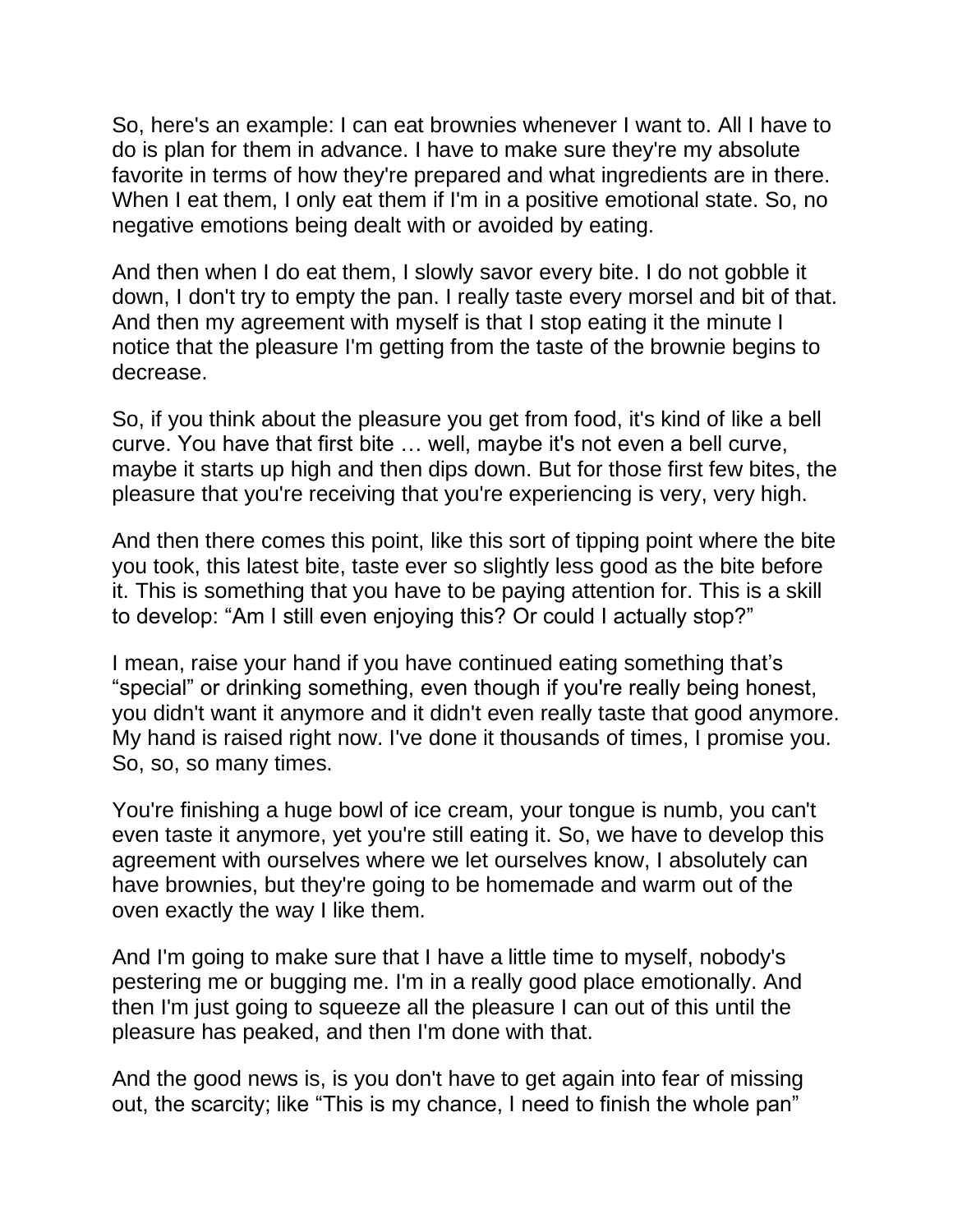because if you want some another day, you'll just make them again. This is something that I remind myself of on a regular, regular basis. There's no reason to overeat that because I can have it again anytime I want to anytime I want to.

And if it's something that's extra, extra special where you're like, "But no, I can't have it anytime I want to. I can't make it or I'm in a special place" or like whatever the thing is, then what you can do is you can wrap it up, take it home with you and plan for it the next day, and then the rules still apply.

You make sure it's your absolute favorite, you slowly savor every bite. You make sure you're in that positive emotional state and you stop the minute the pleasure starts to decrease. And if something comes up for you then going, "No, but I want more and I don't want it to be over," that's when you focus on loving on yourself, basically recognizing and validating, "Of course, it's normal to want more. That was so good."

The thing that we have to remember and pay attention to is it's the amount of pleasure is going down. It's not going to taste any better than it already has. So, we can have this another time, or especially if it really is something that you're like, "I don't know that I could ever have this again" — what I like to remind myself of is that there are so many amazing things to eat in this world, this is only one of them.

There's literally millions of amazing things to eat in this world, this is just one of them. If I don't get to have a chance to have this, that is okay, because there's so many other great things to eat. Even if I don't get to have it at all, it's okay, because I eat food that tastes good to me, I take care of my needs, I take excellent care of myself.

There's no need then to be resisting and creating that increased desire and urge and spending any time fearing that you're missing out on something, because the way you miss out on something is the way you think about it. If you don't want it, you're not missing out. You're only having a problem with missing out if your brain is thinking about it in a certain way.

So, this is a little bit more advanced skill type of stuff here. If you're kind of like, "Hmm …" I would suggest that you go to the *Back to Basic* series, you can search for those and maybe go through that series. This builds on some of that foundation, but this is how you create a way of living your life as a normal human being, going to all the places where food and possibly